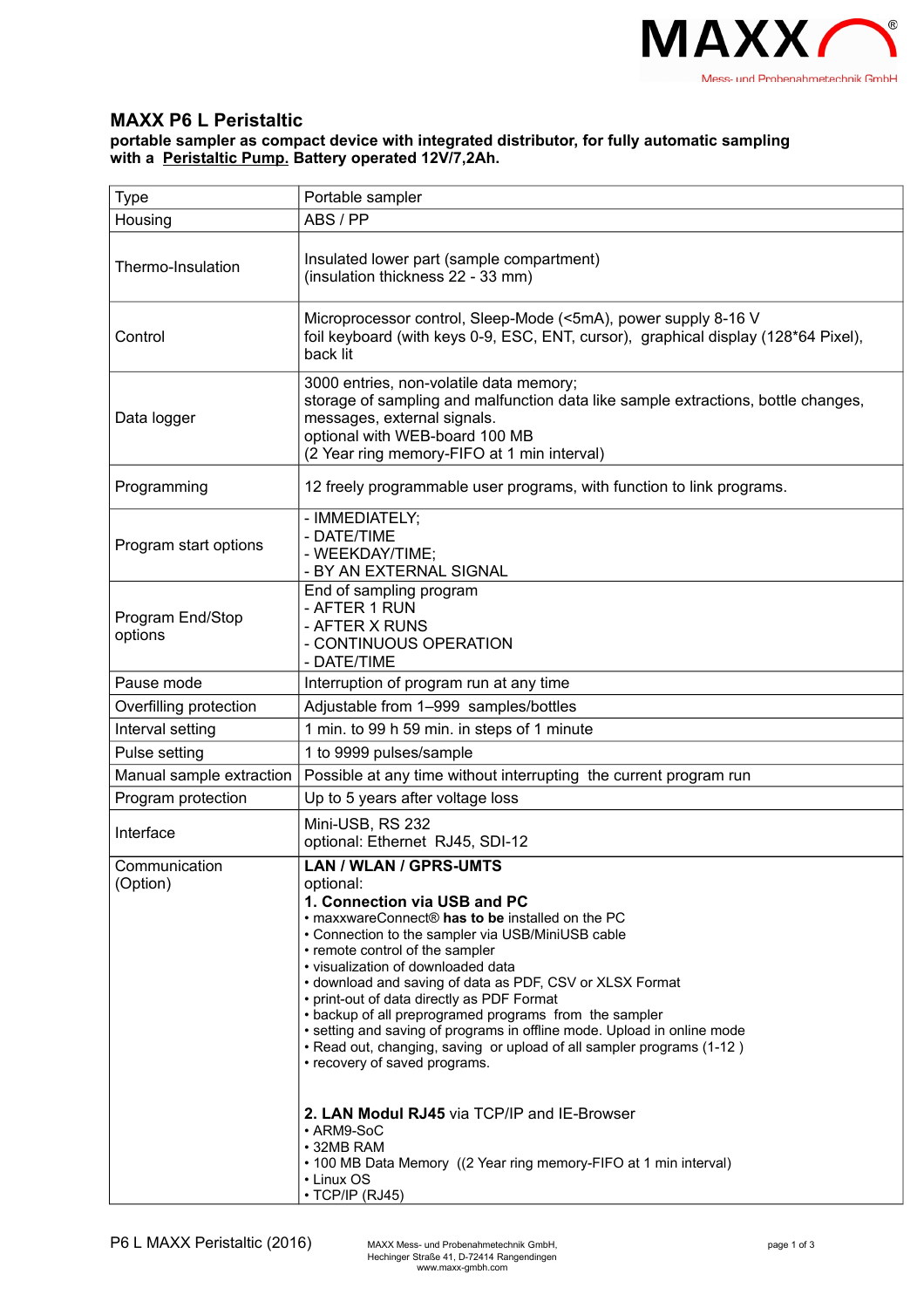

|                            | • recording of all CPU Data (like data of sampling cycle, bottle report, error log, temperature |
|----------------------------|-------------------------------------------------------------------------------------------------|
|                            | etc.)                                                                                           |
|                            | • visualization via Web interface                                                               |
|                            | • Data-export (PDF, CSV, XLS)                                                                   |
|                            | • E-Mail error messaging                                                                        |
|                            |                                                                                                 |
|                            | or alternatively                                                                                |
|                            | 3. LAN Modul RJ45 + GPRS/UMTS Router                                                            |
|                            | • ARM9-SoC                                                                                      |
|                            | • 32MB RAM                                                                                      |
|                            | • 100 MB Data Memory ((2 Year ring memory-FIFO at 1 min interval)                               |
|                            | • Linux OS                                                                                      |
|                            | $\cdot$ TCP/IP (RJ45)                                                                           |
|                            | • recording of all CPU Data (like data of sampling cycle, bottle report, error log,             |
|                            | temperature etc.)                                                                               |
|                            | • visualization via Web interface                                                               |
|                            | • Data-export (PDF, CSV, XLS)                                                                   |
|                            | • E-Mail error messaging                                                                        |
|                            | additionaly                                                                                     |
|                            | + Fully integrated Router (industrial standard)                                                 |
|                            | + UMTS / GPRS                                                                                   |
|                            | + SIM card holder                                                                               |
|                            | + E-Mail error messaging                                                                        |
|                            | $+$ antenna                                                                                     |
| Languages                  | Multi-language, selectable                                                                      |
|                            |                                                                                                 |
|                            | $\cdot$ 2 x analogue: 0/4-20 mA,                                                                |
|                            | • 8 x digital (flow, event, 1 inputs can be programmed freely)                                  |
| Signal inputs              | option: expandable with 4x digital, 3 inputs can be programmed freely, and 8x                   |
|                            | analogue 0-20 mA or 0-10 V, Impulslength 60ms, switching level 7-24 V,                          |
|                            | max. working restistance 500 Ohm, max. length of signalcable 30 m                               |
|                            |                                                                                                 |
| Signal outputs / status    | • 8 digital outputs,                                                                            |
| messages                   | 1x of them as collective malfunction message (Relay optional)                                   |
|                            | option: expandable with 8 digital, 5 are freely programmable (in total 6 messages)              |
|                            |                                                                                                 |
| Sampling method            | - Peristaltic Pump 10-10.000 ml                                                                 |
|                            |                                                                                                 |
|                            |                                                                                                 |
| <b>Typical Volume</b>      |                                                                                                 |
| Repeatability              | Better than +- 5 % or min. +- 5 ml of the average volume in a set                               |
|                            |                                                                                                 |
| Maximum Lift /             | max. 9 m (at 1013h Pa)                                                                          |
| Suction height             |                                                                                                 |
| - Typical line velocity at | (at 1013h Pa)                                                                                   |
| head height:               |                                                                                                 |
| 2 <sub>m</sub>             | $1,06 \; \text{m/s}$                                                                            |
| 4 m                        | $0,85 \; \text{m/s}$                                                                            |
| 6 m                        | $0,59 \; \text{m/s}$                                                                            |
|                            |                                                                                                 |
| Suction hose               | PVC, L=5 m, ID=10 mm max. hose length 30 m                                                      |
|                            | -Time-related,                                                                                  |
| Sampling modes             | • Constant Time, Constant Volume (CT, CV)                                                       |
|                            | - Flow-dependent,                                                                               |
|                            | • Variable Time, Constant Volume (VT, CV)                                                       |
|                            |                                                                                                 |
|                            | • Constant Time, Variable Volume (CT, VV)                                                       |
|                            | (Flow modes are controlled by an external flowmeter signal)                                     |
|                            | - Event-related and                                                                             |
|                            | - Manual sample extraction.                                                                     |